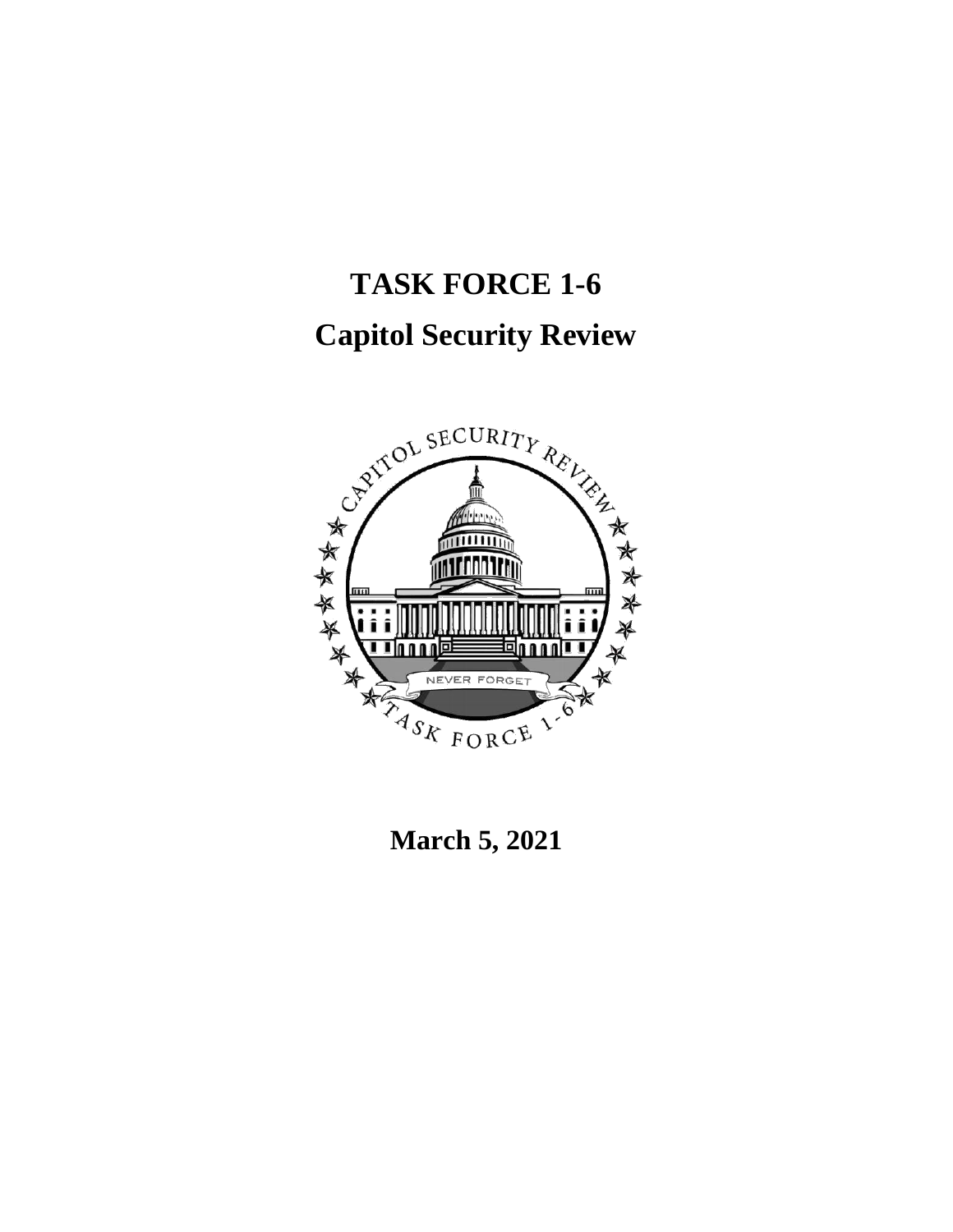

## TASK FORCE 1-6 MEMBERS

Russel LEAD

۔ س د پا

Terrance W. Gainer

Errol R. Schwartz

M Samuel L. Kindred

Mary B. McCord

meter Claudio

Arnaldo Claudio

Mark S. Riley

Joseph H. Albrecht

Jeffrey S. Buchanan

DEPUTY LEAD

Gibson

Linda L. Singh

Richard R. Majauskas

Tuan

Perdy Howard

Karen F. Lloyd

Steven Rotkof

John K. Gordon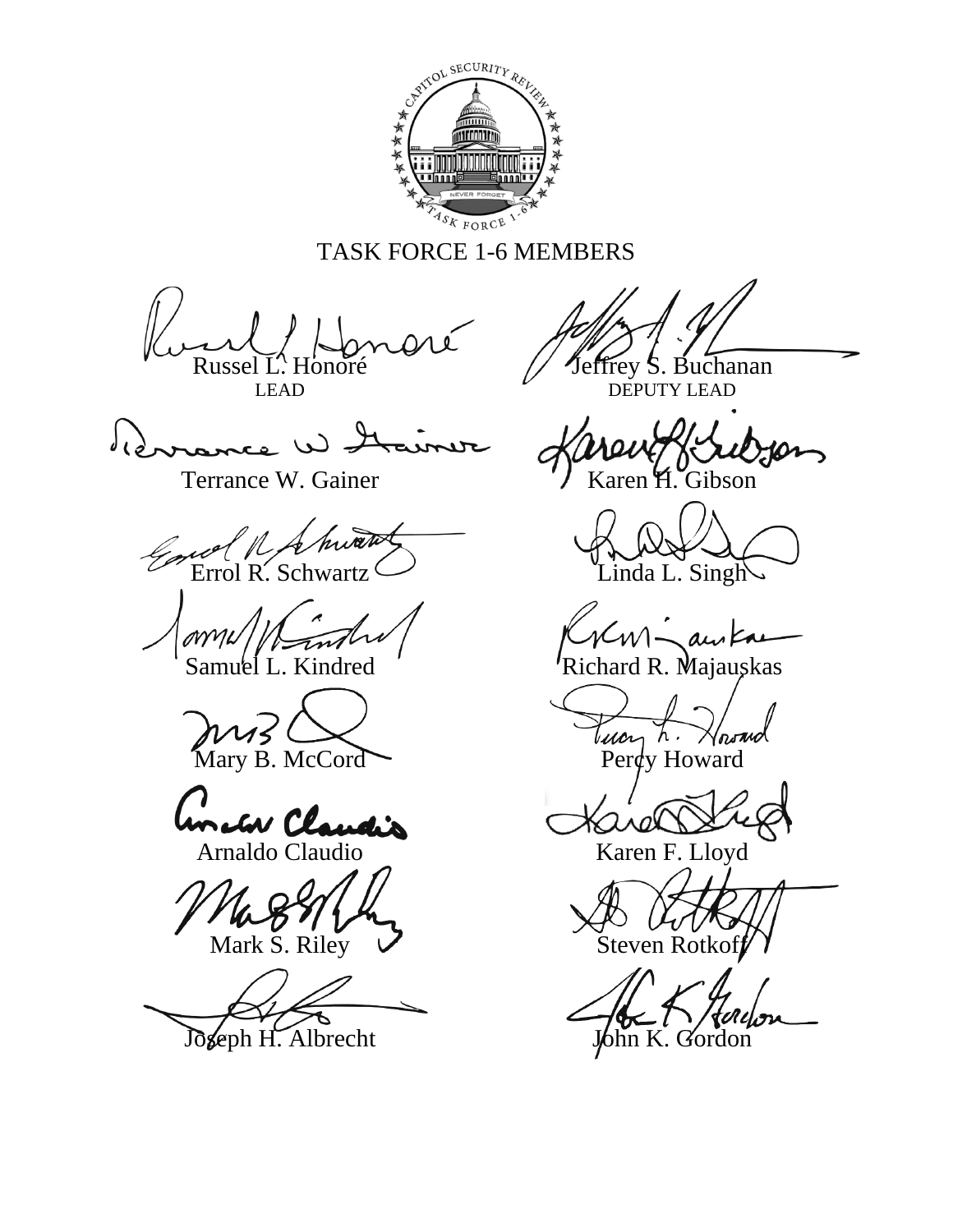

Task Force 1-6 Assessment

 At the direction of the Speaker of the House, Lieutenant General Russel L. Honoré, USA (Retired) led an immediate forward-looking, non-partisan, six-week review for the purpose of identifying actions or decisions that could be taken immediately or in the near-term to improve the security of the Capitol, Members, and staff. To complete this review, a team of experienced professionals with law enforcement, legal, personal protection, intelligence, operational, and Congressional experience was assembled, hereafter referred to as Task Force 1-6. Specifically, the Task Force was directed to review and provide recommendations in the following areas: Capitol security operations, infrastructure physical security, and Member security in their Congressional districts, their residences, and during travel. \* All findings were passed to the House Sergeant at Arms.

Given the immediacy of the review, the members of the Task Force met with the leadership, staff and members of the U.S. Capitol Police (USCP); the House and Senate Sergeants at Arms; the Architect of the Capitol (AOC); the Mayor of the District of Columbia; the Metropolitan Police Department (MPD); the Metropolitan Washington Council of Governments (MWCOG); numerous Federal Law Enforcement Partners (FBI, DHS, FPS); the Departments of Defense and the Army; the Pentagon Force Protection Agency; and the National Guard Bureau and relevant subordinate commands, such as the D.C. National Guard. The Task Force also met with Congressional Members and staff, both as individuals and as Congressional committee leaders for both the Senate and House.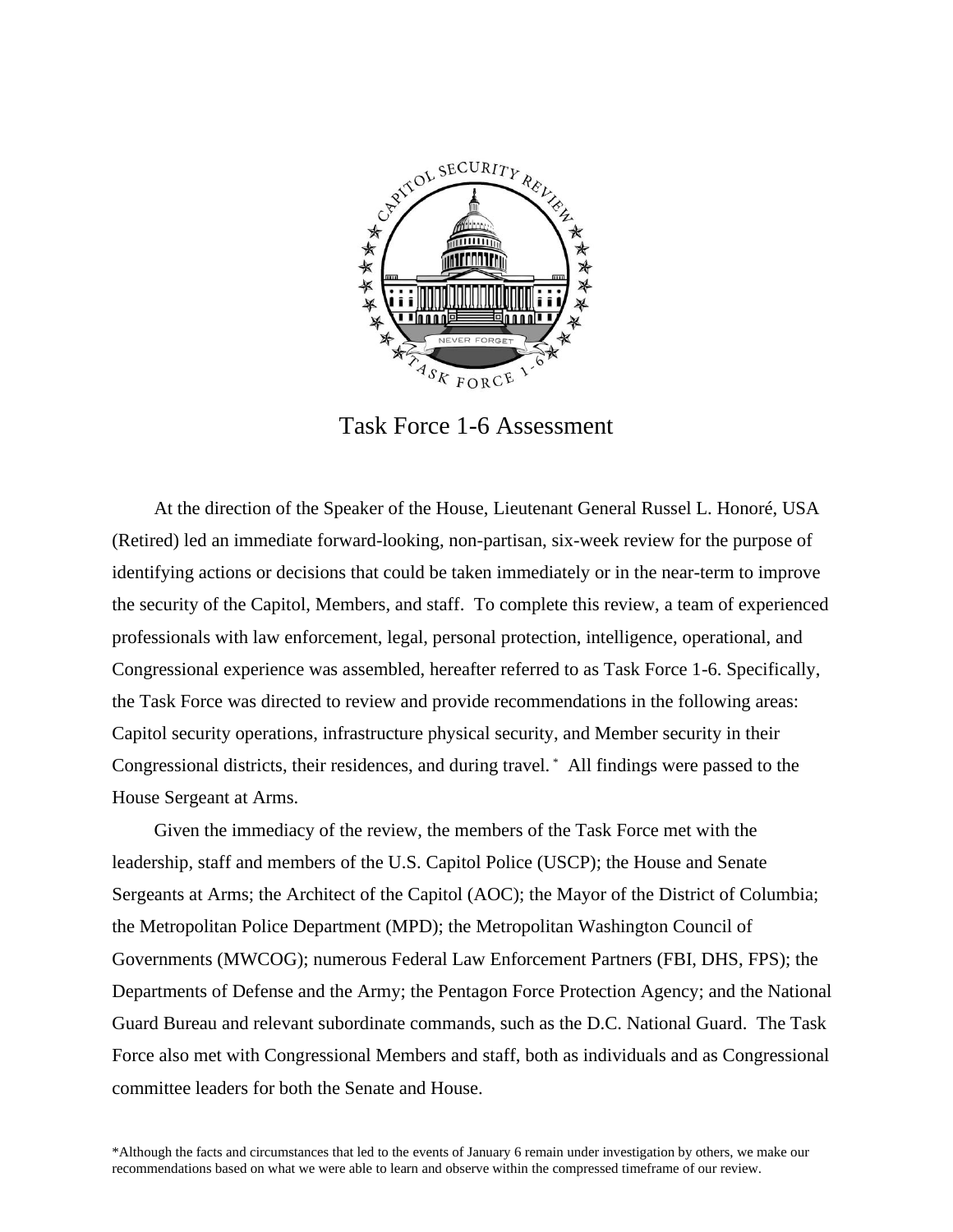While the review focused on the House side of the Capitol, many of the security recommendations necessarily have broader applicability. There are several institutional challenges unique to securing the Capitol. Most evident is the inherent tension between public access and physical security. Any security measure that reduces physical access to the Capitol Complex makes it less accessible to the public it serves. As representatives of the people, Members understandably seek to be available to their constituents and transparent about their travel and activities, yet such openness can create physical security vulnerabilities. As such, a bicameral approach to security improvements is essential to reducing vulnerabilities and safeguarding Members in the Capitol and in their Districts. This may require Members to overcome institutional reluctance to appropriate tax dollars to fund necessary security improvements in support of the legislative branch. The Task Force recognizes that implementation of its recommendations will ultimately be shaped by political, budgetary, and other considerations.

#### **OPERATIONAL REVIEW**

#### **Intelligence**

**Intelligence Focus.** Threats against the Capitol and Members have shifted dramatically, both in volume and nature. Today's threats are not only more numerous but increasingly come from domestic elements. Individuals and groups advocating extremist views actively use the internet to propagandize, recruit, radicalize, and organize political violence such as the Capitol Attack. Some also target Members with threats of violence. The USCP is not postured to track, assess, plan against, or respond to this plethora of threats due to significant capacity shortfalls, inadequate training, immature processes, and an operating culture that is not intelligence-driven.

**Intelligence Capacity.** Only a handful of people in the USCP have significant intelligence training. The understaffed Intelligence and Interagency Coordination Division (IICD) lacks the experience, knowledge, and processes to provide intelligence support against emerging domestic threats. It urgently requires a modest increase of trained analysts to support USCP threat intelligence requirements. This larger team must standardize its intelligence processes and will require regular professionalization training, modern analytic tools, secure workstations, and classified workspace to function capably.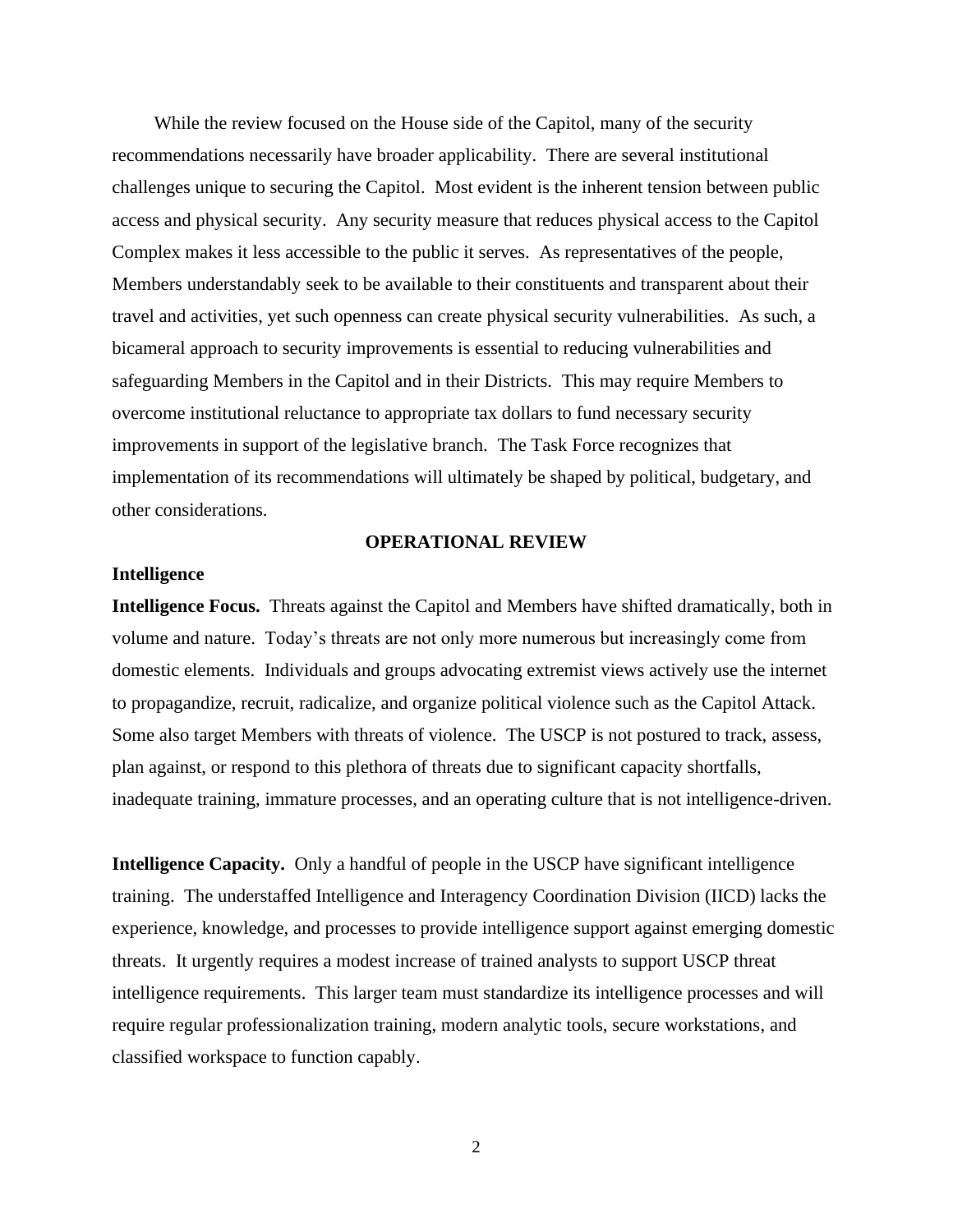**Intelligence Awareness, Assessment, and Sharing.** Decades of experience with foreign terror threats prove that success comes through close collaboration across the intelligence and law enforcement communities to obtain early warning and gain collective understanding. The USCP has liaison officers at the Joint Terrorism Task Force and elsewhere, but very few are trained intelligence analysts. The IICD must sustain routine, analyst-level interaction with organizations that look at similar threats in the NCR or to Congressional Members and staff. The USCP would also be well served by placing intelligence specialists in the Washington Joint Terrorism Task Force and accepting augmentation or liaison officers from the NCR Threat Identification Center.

**Intelligence – Operations Integration.** Threat identification and understanding is not the sole responsibility of the intelligence staff. Leaders across the USCP have a responsibility to demand that the intelligence team look beyond imminent events to confirm or deny developing threats and to inform operational training and preparation across the USCP. Command Center staffing should include an IICD representative and threat briefings to the broader team should be a daily routine. USCP leadership must actively integrate intelligence functions into the USCP's daily operations, force protection decisions, and future planning. This will require additional intelligence research specialists and supervisory analysts, training on analytic methodologies and software tools, and the procurement of equipment to accommodate a more robust team. Just as critically, however, this will require a dramatic, consistent, leader-driven shift in the USCP's cultural mindset toward threat-based operations and decision-making.

#### **Capitol Police Board Decision-making During Emergencies**

The Capitol Police Board's (CPB) deliberate decision-making process proved too slow and cumbersome to respond to the crisis in January, delaying requests for critical supplemental resources. We recommend revisions to 2 U.S. Code §§ 1970 and 1974 to give the USCP Chief the authority to request external law enforcement and National Guard support without CPB preapproval in extraordinary emergency circumstances, when necessary to prevent the loss of life or wanton destruction of property and to restore governmental functions and public order. Moreover, when conducting crucial advance planning for mass demonstrations and NSSEs, the USCP Chief should have an avenue to appeal denial of requests for support or inaction by the CPB on such requests to House and Senate leadership. We also recommend an independent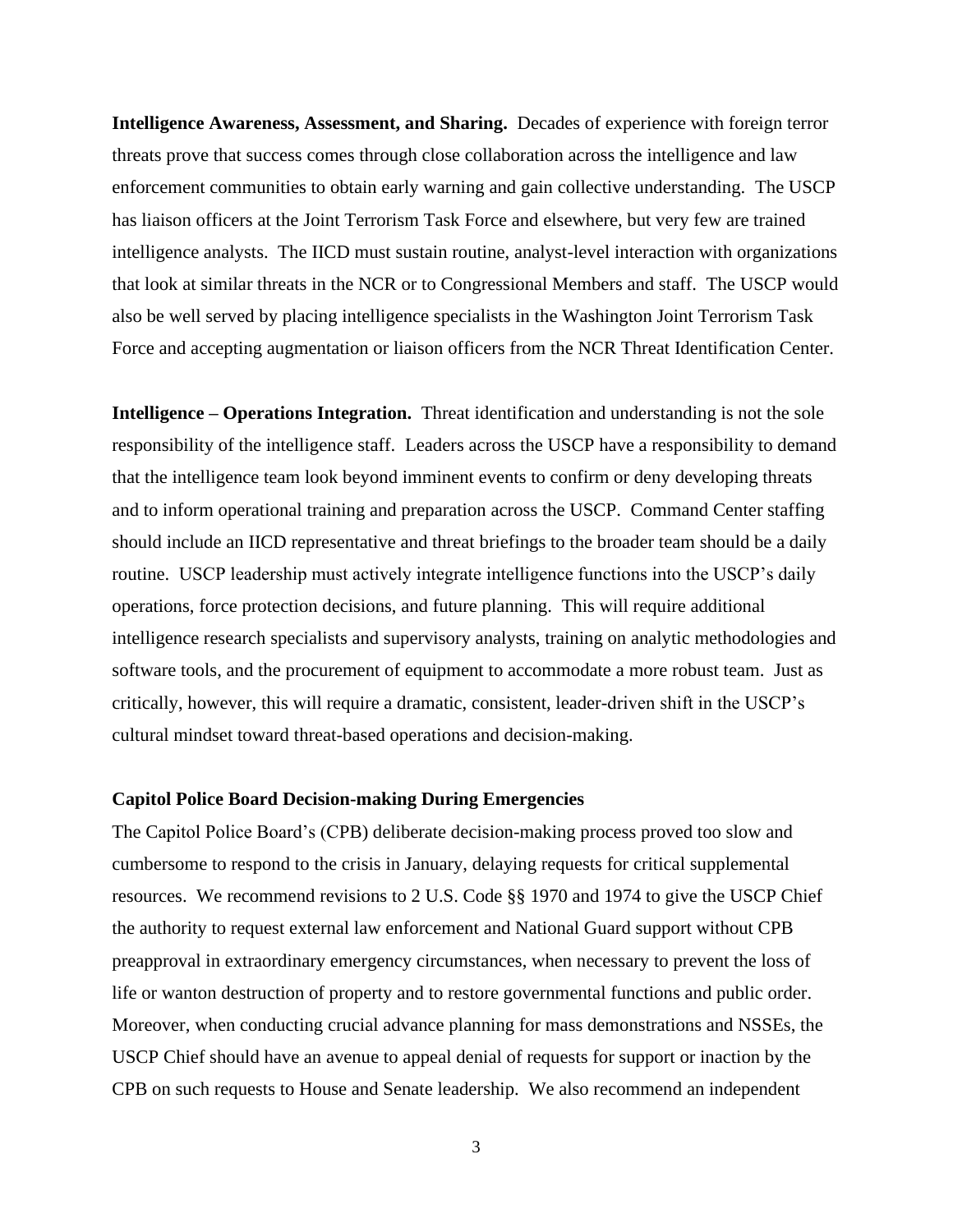review of the necessity for, and command and control effectiveness of, the Capitol Police Board's authority over the USCP.

#### **Dedicated Quick Reaction Force to the District of Columbia**

Our national capital is a prominent tourist destination, venue for many peaceful First Amendment activities, and a high-value target for foreign terrorists or domestic extremists, yet it has no dedicated QRF for response to crises. The USCP relies on augmentation from other civilian law enforcement agencies for emergency support, but we recommend establishment of a robust, dedicated QRF, not only for the USCP, but to serve the nation's capital writ large. Mobilized National Guard forces currently supplement the USCP, which is temporarily sufficient but not a permanent solution. We propose three long-term options for consideration, all of which involve the Executive Branch. The first would be to establish a QRF from existing federal law enforcement entities with appropriate legal authorities and appropriations to staff, train and equip such a force. The second would be to build a QRF under the command of the D.C. National Guard. This could be done by mobilizing military police from Guard elements across the U.S. on rotations of three to six months. Another option would be to create a QRF that permanently resides within the D.C. Guard by reestablishing a military police battalion and staffing it with Active Guard Reserve troops who live in or near the city year-round, perpetually on active duty.

#### **The U.S. Capitol Police**

**USCP Force Structure.** The USCP were understaffed, insufficiently equipped, and inadequately trained to secure the Capitol and Members when violently attacked by a large mob. To remedy personnel shortfalls, the Task Force recommends several changes. First, the USCP should hire sufficient officers to fill all current vacancies; this is now 233 officers. The Task Force identified several specific areas for additional capacity, as detailed throughout the report. Due to a lack of available personnel and increasing demands, the USCP has employed a vast amount of overtime to meet mission requirements (nearly 720,000 overtime hours in Fiscal Year (FY) 2020 and over 55 percent of enacted overtime in just the first five months of FY 2021). Not only is this model unsustainable, it leaves the force with no ability to pull officers from the line to train at the individual, leader, or collective level or to prepare for evolving threats. As such, the Task Force recommends the USCP receive an additional 350 authorizations to reduce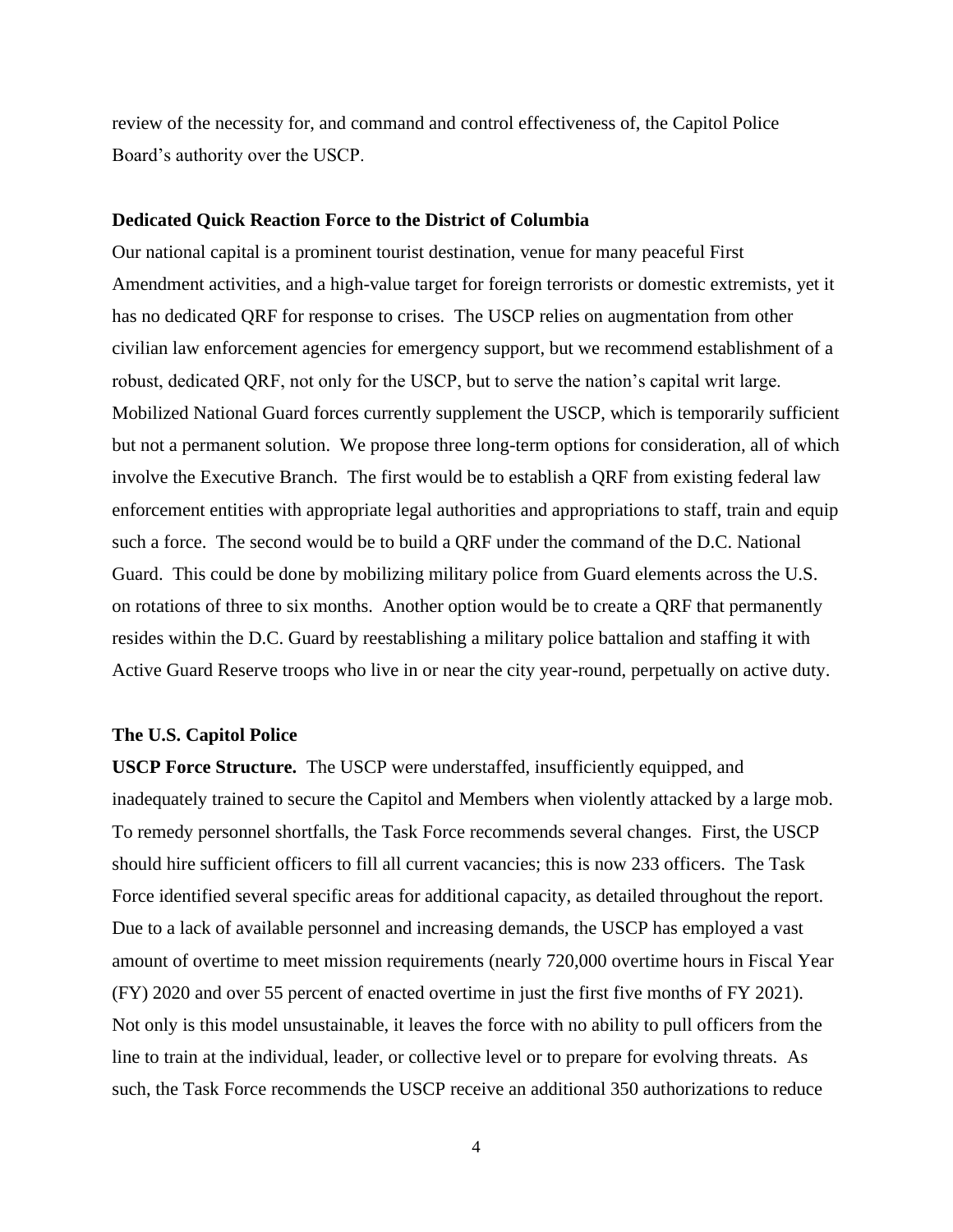overtime costs and adequately fulfill its assigned missions. We further recommend the USCP receive 424 additional authorizations to fill assessed capability gaps, which includes intelligence specialists, operational planners, supervisors, Civil Disturbance Unit (CDU) personnel and trainers, and dignitary protection agents, to name just a few. This results in a total "plus-up" of 854 authorizations to the USCP. These personnel increases will require adequate appropriations to meet USCP recruiting objectives and initial training and onboarding requirements. The Task Force recommends consideration of alternative recruitment methods such as inclusion of lateral hiring practices to achieve recruiting goals.

**USCP Force Training and Leader Development.** The USCP has a sound system for training new officers so they are fully qualified before assuming their duties. Once they enter the force, however, the officer utilization rate is so high that they cannot step out of their operational roles for follow-on or refresher training. Addressing manpower issues should resolve this problem, but the USCP should also reexamine and upgrade its training curricula to incorporate the most modern police tactics. There are even greater shortcomings when it comes to collective training, i.e. training together as teams. Collective training is imperative for elements that operate as units, like CDUs or Quick Reaction Forces (QRF), but there is tremendous value in collective training for the rest of the force as well. Prior to NSSEs, leaders from security elements across the NCR come together to prepare as a group and conduct table-top rehearsals. USCP leadership participate in these collective training events but must follow up with similar rehearsals with the rest of the USCP. We recommend the USCP plan and execute a collective training event every quarter against a different contingency situation, wrapping in members of the CPB and interagency partners to ensure collective readiness in a crisis.

The USCP usually selects leaders from its own ranks but offers little in the way of leader development training after promotion to supervisor. Leader development is especially critical in organizations that may operate in crisis situations or are charged with saving lives. Wellprepared leaders can operate with agility and confidence in complex situations, making sound decisions under pressure. An active training and progressive leader development program and schooling to include a transition course from Private First Class to Sergeant will enhance every USCP leader's ability to perform in a crisis. The USCP must also institute a deliberate program of After-Action Reviews following every significant operational event or training exercise in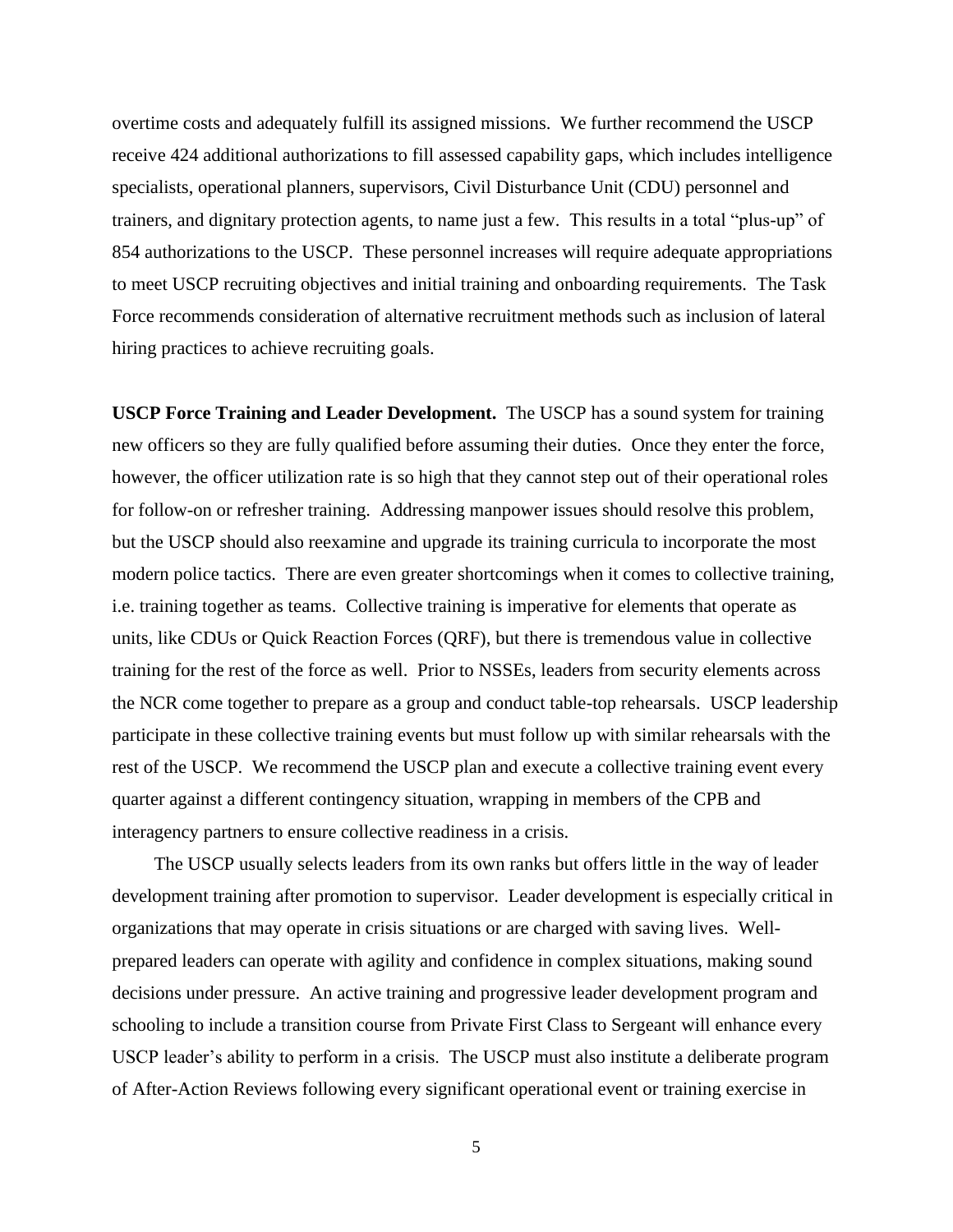order to leverage organizational and individual experience while it is fresh to maximize learning, address deficiencies, and sustain excellence.

**USCP Implementation of the National Incident Management System.** On January 6<sup>th</sup>, the USCP were challenged to effectively incorporate reinforcing elements from external units. We recommend they develop and practice standardized procedures for employing outside law enforcement in accordance with the National Incident Management System's Incident Command System. Such practices include operating a staging area for receipt of supplemental forces, administrative onboarding, assignment of tasks, and initial deployment of supporting personnel. These processes are essential for providing the Incident Commander with an awareness of arriving assets, their numbers and capabilities, specialized equipment, specifically trained personnel, and other vital information. They also provide a means to rapidly brief new arrivals on the situation and establish communications within the radio network. Without such processes, integration is less effective and is not driven by an overarching operational command.

**USCP Operations and Equipment Requirements.** Internal communications were a problem during the attack in part because the USCP failed to use "talk groups" on the radio, which would have allowed leaders to bypass the constant, high-volume tactical chatter to communicate without the interruption of other radio traffic. The USCP must take full advantage of its highly capable radio system to prevent confusion and establish clear command and control. Without earpieces, many officers were also unable to hear or understand radio communications due to overwhelming noise from the crowd. Every officer must be equipped with earpieces as part of his or her uniform and directed to wear them. This should not be optional. We also recommend the USCP be equipped with Body-Worn Cameras (BWC), an item not currently in their inventory, to improve police accountability and protect officers from false accusations of misconduct. BWC also provide visual and audio evidence that can independently verify what happened in any given situation, leading to better investigations and prosecutions when needed.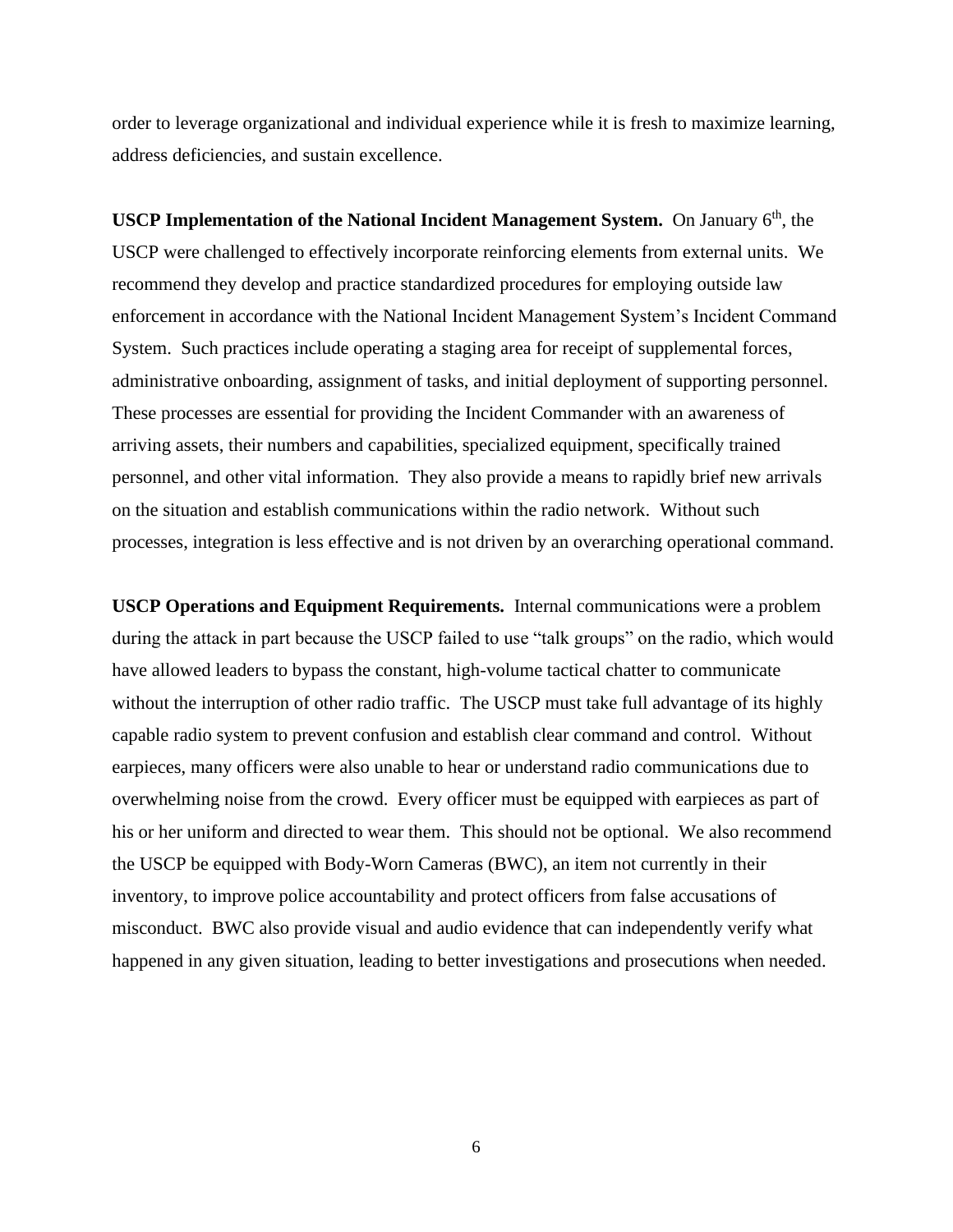#### **USCP Force Capability Enhancements**

**Civil Defense Units (CDU).** CDUs are specially trained and can be activated and assembled to monitor and respond to illegal activities that present themselves during First Amendment assemblies, mass demonstrations, or civil unrest. USCP CDU are currently only available when planned for in advance, limiting the USCP's ability to react immediately to spontaneous threatening events. We recommend the USCP maintain dedicated CDU platoons on duty any time Congress is in session. Additionally, all USCP Uniformed Services Bureau officers should receive basic civil disturbance training and be issued essential riot gear, including less-lethal equipment, for situations in which additional manpower is needed to back up CDU platoons.

**Explosive Detection Dog (EDD).** EDD teams play a key role in providing comprehensive security. With an ability to detect explosive odors down to parts-per-trillion, their utility in providing a first line of defense cannot be overemphasized. Unfortunately, the USCP K9 unit is challenged to meet increasing operational requirements due to unfilled positions, non-mission capable teams, and aging dogs. Besides filling existing vacancies, the USCP should consider increasing the size of the EDD force so they may also be employed more broadly. The USCP should recruit and hire additional EDD handlers, equip them with civil disturbance equipment, and procure additional K9s where vacancies and K9 retirements are needed.

**USCP Mounted Unit.** The USCP should also consider reestablishing a mounted unit, recognized elsewhere as providing a less lethal law enforcement force multiplier. Best used in high pedestrian and dense crowd areas, a well-trained horse and rider can assist in controlling crowds or quelling disturbances with few serious injuries to demonstrators. They increase mobility, allowing officers to reach a scene more efficiently than on foot or in a vehicle. A rider's elevated position allows them to better assess a crowd and its actions, eliminate or curtail face-to-face confrontations, and provide a calming effect on a crowd in tense situations. Police horses can also serve as "moving walls" capable of shifting large crowds or separating antagonistic groups. Mounted units have been reestablished in other jurisdictions such as Tampa, Chicago, and Atlanta due to their operational effectiveness. The USCP's former Mounted Unit, disbanded in 2005, was prepared to provide immediate emergency response,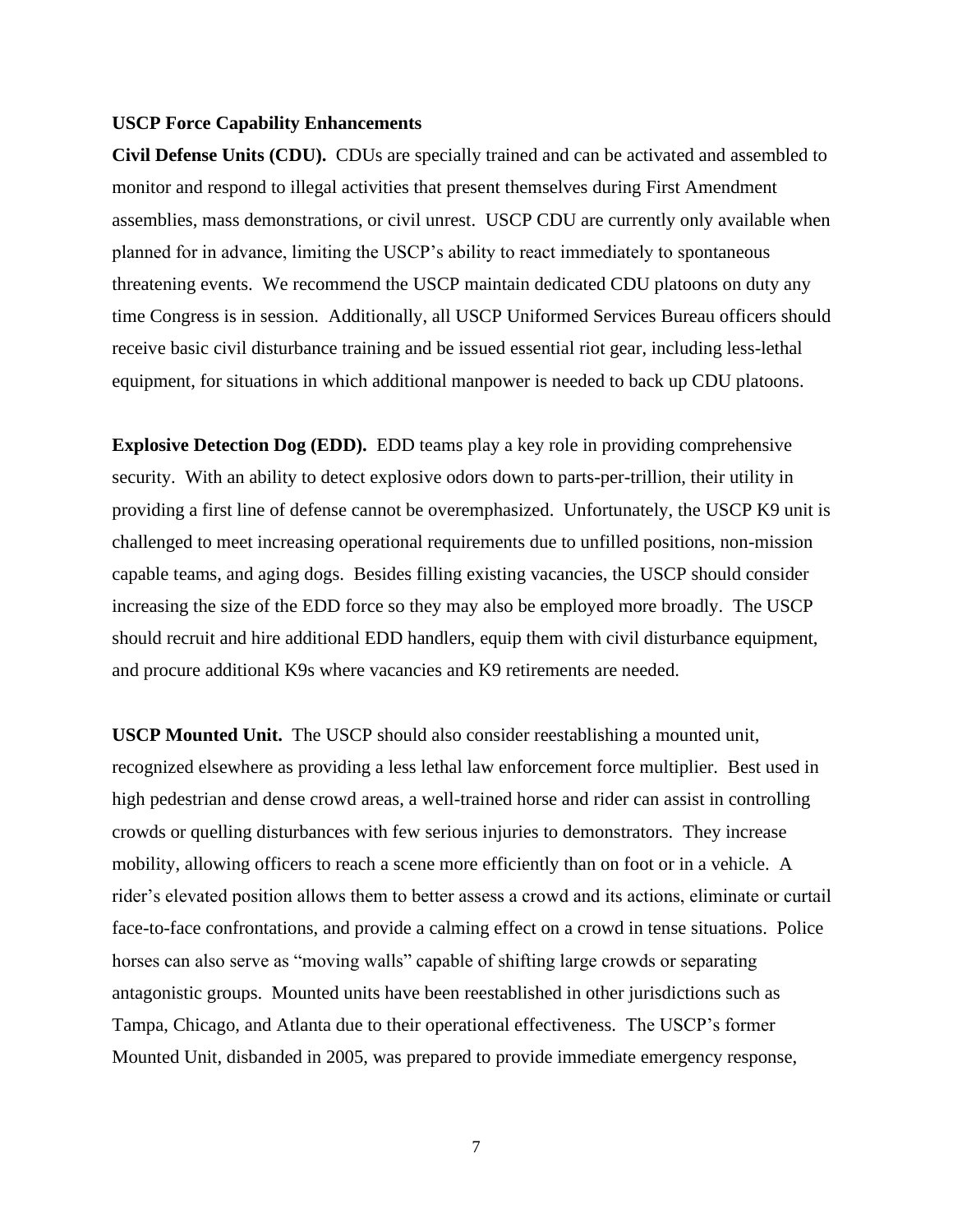assist in searches for lost or wanted persons, assist in crowd management, and perform in ceremonial details.

#### **National Capitol Region Integrated Security Plan**

There is no overarching integrated security plan for the NCR, which consists of the District of Columbia and six counties in Maryland and Virginia. Some law enforcement elements, like the U.S. Park Police and USCP, have geographic jurisdictions. Others, such as the U.S. Secret Service, are functional. Reporting chains are even more complex, with various entities reporting to different governors, the D.C. mayor, or federal agencies. Cooperation is built on mutual aid agreements through the MWCOG, which works well for fire, emergency services, and NSSEs, but daily or emergency coordination can be challenging. We recommend a federal agency such as DHS lead a collaborative effort inclusive of the CPB and designees from the Office of the Governor for the states of Maryland and Virginia, and the Mayor of the District of Columbia. The collective planning effort would be key to developing a shared understanding for any response effort and better enable unity of effort. This plan should be exercised quarterly through table-top exercises and reinforced in daily operations.

#### **Clarification of DoD Directive 3025.18 Concerning the Commander, D.C. National Guard**

Procedures that delay requests for and approval of USCP augmentation by law enforcement and military personnel should be modified to facilitate a rapid response in extremis. DoD Directives are one area where clarity could be improved. We recommend DoD Directives be amended to make clear that, notwithstanding any restrictions on employment of the D.C. National Guard in non-emergency situations, the Commanding General of the DC National Guard shall retain "emergency authority" as defined in DoD Directive 3025.18 "in extraordinary emergency circumstances where prior authorization by the President is impossible and duly constituted local authorities are unable to control the situation, to engage temporarily in activities that are necessary to quell large-scale, unexpected civil disturbances" when necessary "to prevent significant loss of life or wanton destruction of property and are necessary to restore governmental function and proper order."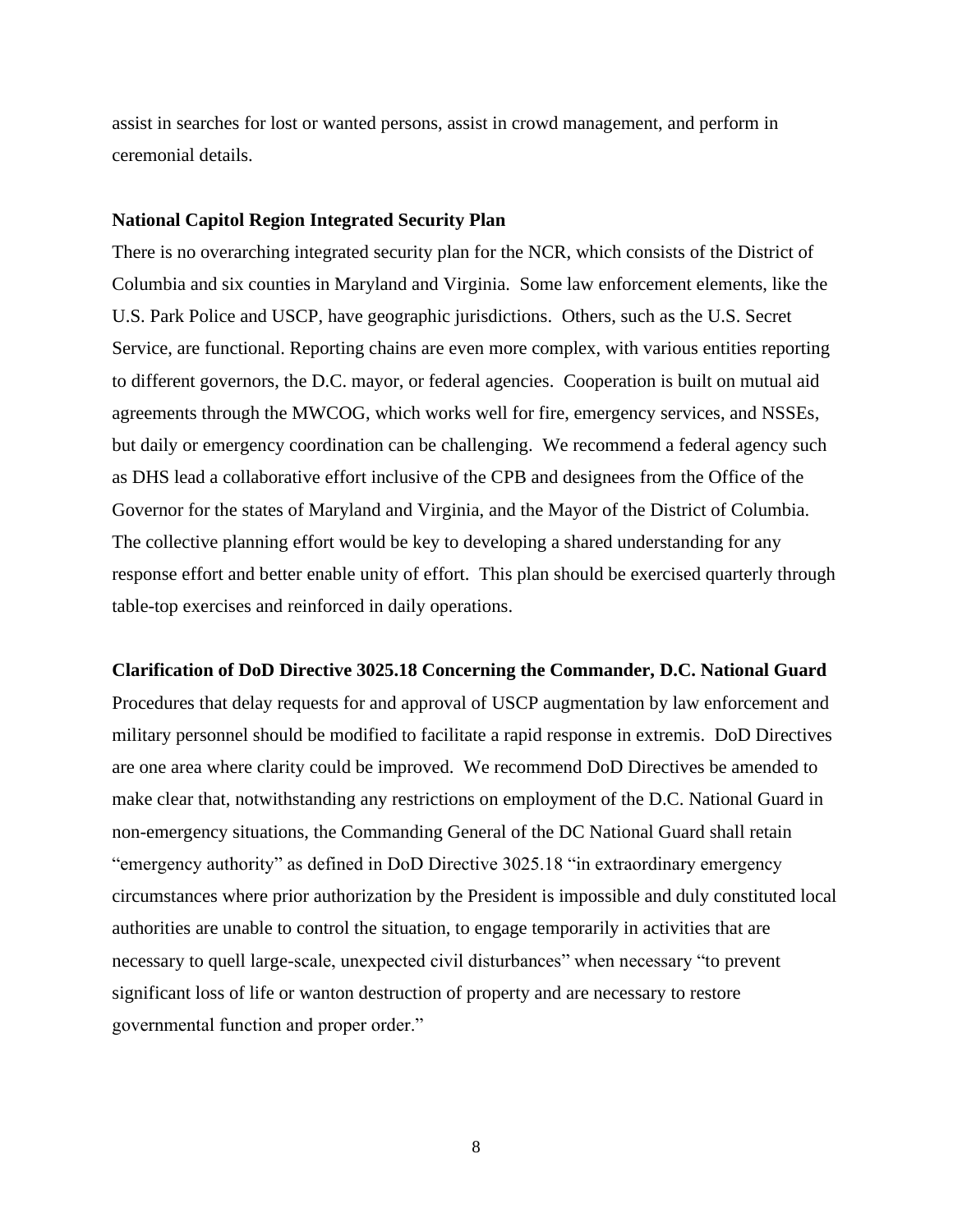#### **PHYSICAL INFRASTRUCTURE**

The Task Force recommendations listed hereafter require immediate action and appropriations where appropriate to enable the AOC or the USCP to initiate contracting actions and begin work on much-needed security improvements as soon as possible.

#### **Capitol Fencing and Infrastructure Improvements**

In securing the Capitol grounds, competing desires for maximum public access and guaranteed security create a situation where neither goal is achieved. No fence presents an insurmountable barrier. Obstacles do not prevent penetration by themselves, but serve to slow or canalize intruders, allowing security forces to focus a response to specific sites as necessary. For full effectiveness, obstacles also require unblinking observation from human eyes, cameras, or other sensors. The current, temporary security fence surrounds such a tremendous area that it requires significant personnel resources to monitor its entire length. As the fencing comes down, we recommend it be replaced with a mobile fencing option that is easily erected and deconstructed and an integrated, retractable fencing system in the long term to secure both the Capitol Building and Congressional office buildings. Such a solution could enable an open campus while giving security forces better options to protect the complex and its Members should a threat develop.

Due to previous piecemeal or incremental modernization efforts, many facets of the Capitol's physical security infrastructure are neither interoperable nor integrated. For instance, there are numerous cameras in the Capitol Complex, but they are not entirely integrated or linked. The Capitol Complex needs a fully integrated system of obstacles, cameras, sensors, and alarms and we recommend the USCP in collaboration with the AOC contract with the U.S. Army Corps of Engineers' Electronic Security System Mandatory Center of Expertise to help develop and build such an integrated system.

#### **Mobility Within the Capitol During Emergencies**

The evacuation of the Capitol was an extraordinary event in which USCP and U.S. Secret Service leveraged accessible, unimpeded routes to move Members and staff to safety. Such evacuations should be adequately rehearsed. Appropriate improvements to infrastructure and the procurement of relevant technologies should be expedited to enable wayfinding during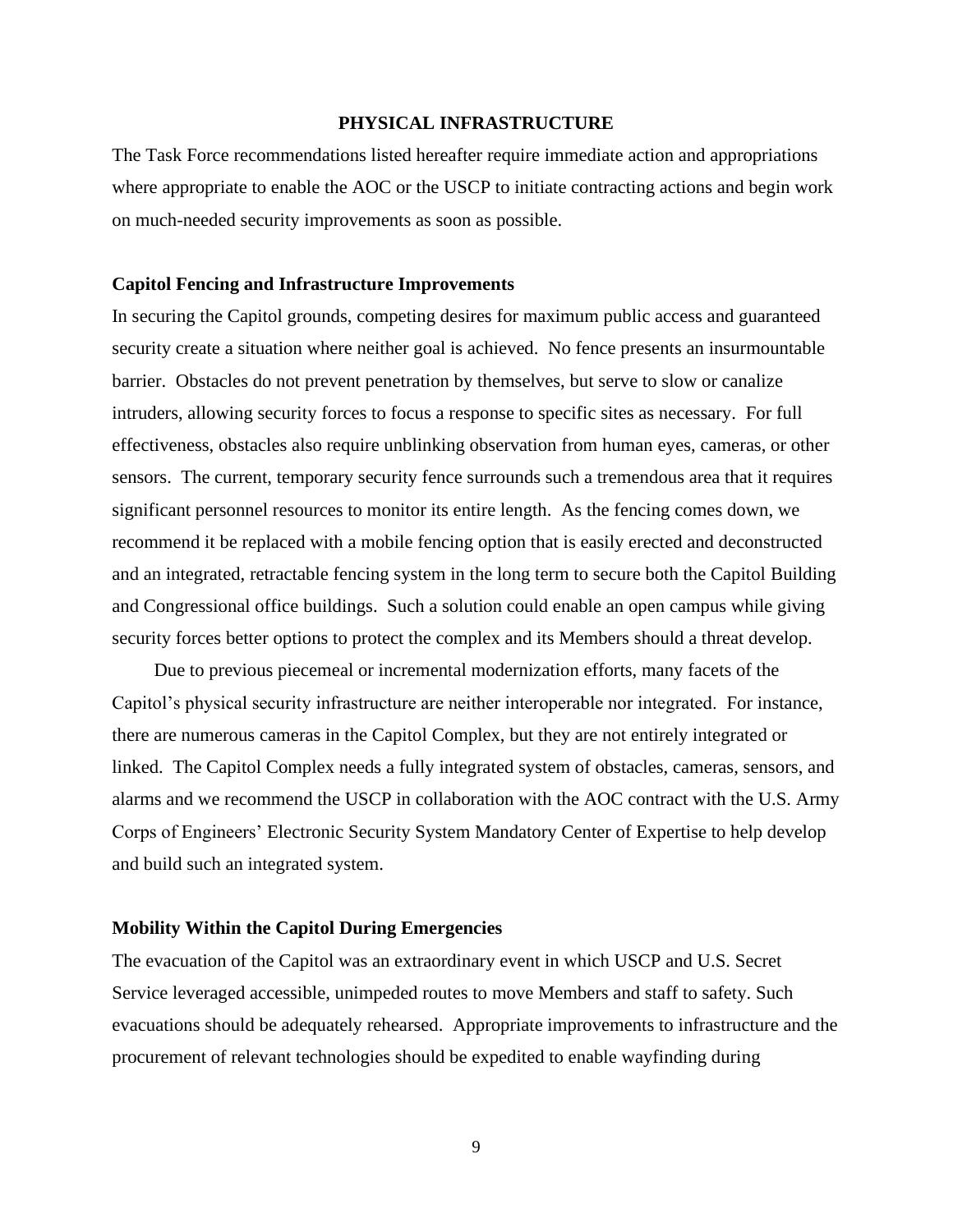emergencies, as outlined in our report. Lastly, the AOC should install means to selectively compartmentalize areas of the Capitol Complex, also detailed in our report.

#### **Capitol Complex Screening Procedures, Tools, and Infrastructure**

**Background Checks.** The Capitol Complex must review its screening procedures and its use and application of background checks for identification card holders, and must expand employment of modern tools throughout the complex to enhance the safety of all Members, staff, and legislative employees. Requiring background checks for identification card holders and employing card readers more widely throughout the complex would decrease insider threat risks and enhance the safety of all Members, staff, and legislative employees.

**Screening Portals and Access Points.** Screening portals for visitors and staff should provide guards sufficient time to observe approaching individuals at a distance and provide sufficient space for processing workers and visitors. The AOC is procuring screening vestibules for the Capitol's south and north entrances that will more appropriately serve the building's needs. This work should be expedited and expanded to other buildings where needed. The Architect should also expedite repair and hardening of vulnerable windows and doors, prioritizing this work based on assessed vulnerabilities.

#### **House Information Technology Systems and Cybersecurity**

Although the House has centralized portions of information technology management (IT), the current oversight model results in a decentralized cybersecurity strategy that could lead to gaps in security and privacy throughout the organization. Centralizing IT authority would ensure best practices are utilized to minimize cybersecurity risk and provide comprehensive oversight of IT systems, administrators, and processes.

#### **USCP Command Center and Infrastructure Requirements**

The USCP headquarters and Command Center facilities are subpar and require substantial renovation or replacement to accommodate adequate primary and alternate command, control, and coordination functions, and provide sufficient secure office space and resources to support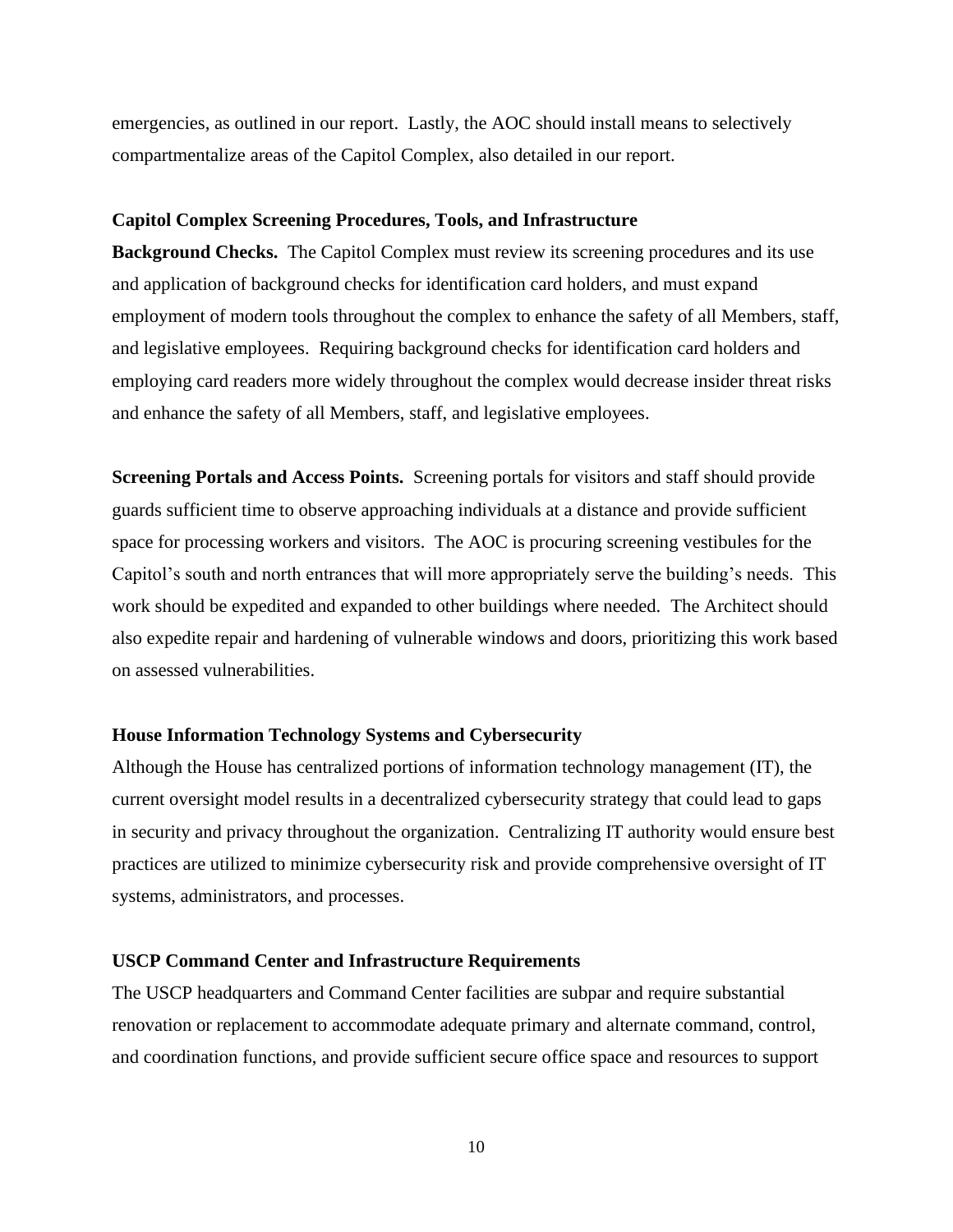officer training, equipment storage, and daily work. The Task Force also recommends improvements to address continuity of operations considerations.

### **MEMBER SECURITY WHILE TRAVELING AND IN THEIR DISTRICTS Member Security During Travel**

**Dignitary Protection Services.** The Member threat environment is not confined to the Capitol Complex. Although the USCP's Dignitary Protection Division (DPD) provides adequate security to House leadership, other Members, faced with varying threat levels, have limited or inconsistent protection at their homes, in their districts, and while in transit. When the threat warrants, the DPD assigns a dignitary protection team to a Member for a period, but this process is not standardized or evenly applied. The DPD should develop a threat-based protection model that can be consistently applied to non-leadership, allocating protection resources based on an evaluation of risk to Members and their families. With communicated threats against Members tracking at nearly four times last year's level, the DPD should also increase in size to viably handle growing demand for Member security. Admittedly, not every threat is credible, but every threat warrants attention and must be taken seriously. Upon investigation, some percentage of threats will shape a change in travel plans or warrant extra security precautions.

**Member Security Systems and Tools.** Member travel security is not handled efficiently. The process is largely manual, labor intensive, and fails to fully leverage federal, state, and local partnerships along the transit route, in the home district, and near the Member's residence. The Task Force recommends the House Sergeant at Arms establish a modestly staffed, technologyenabled Member Travel Operations Center (MTOC) to centrally manage Members' travel security needs. A regional focus within the MTOC and close collaboration with the House Sergeant at Arms District Service Centers would facilitate consistent relationships between Members' offices, MTOC facilitators, and the supporting state and local law enforcement communities.

#### **Member Security in their Congressional Districts and Residences.**

Security is also inconsistent across the approximately 900 Congressional district offices. The HSAA contracts security systems for many of these offices, but should establish a plan to cover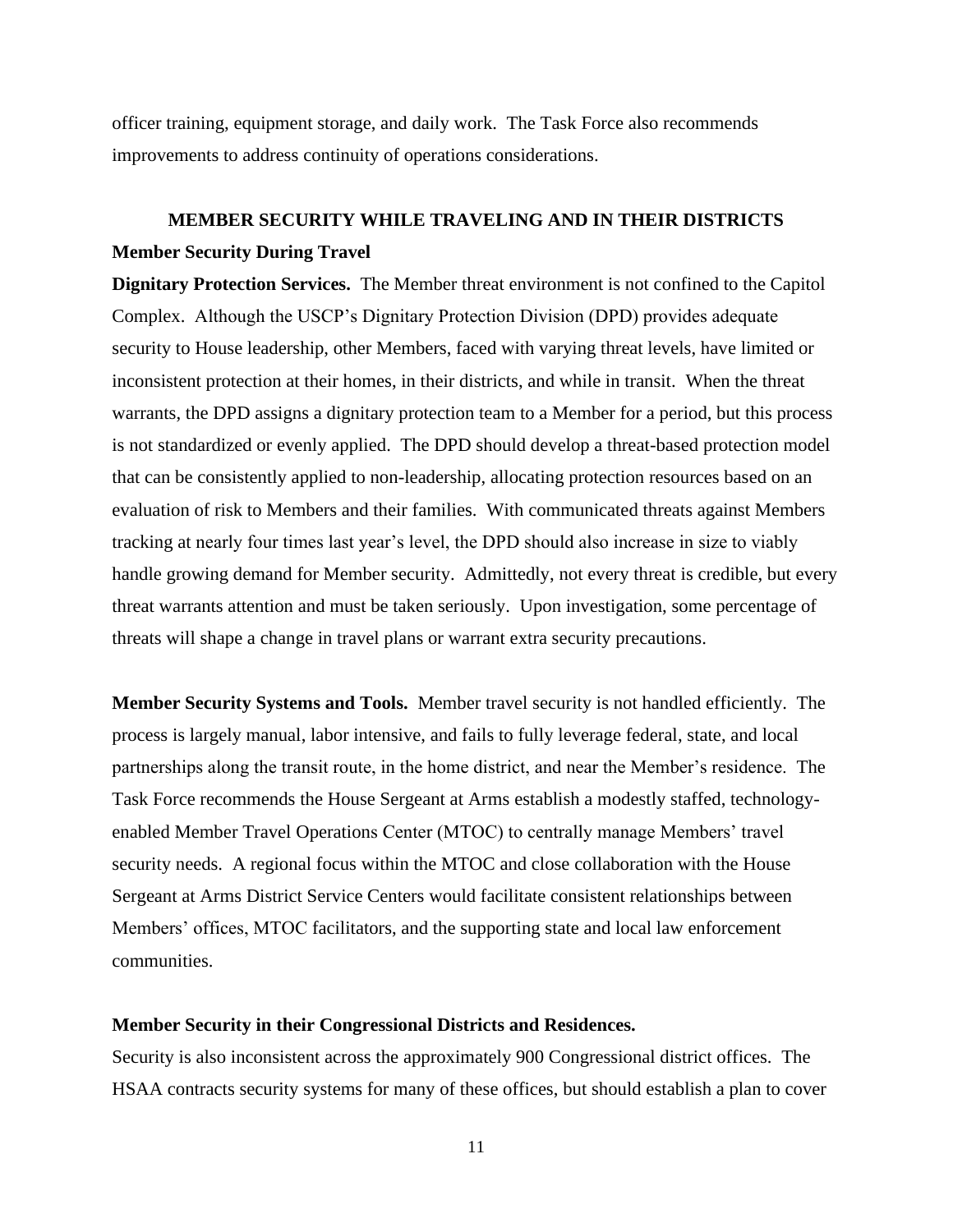all of them through the same process. Installing and monitoring security systems for 100-percent coverage will require additional funds. Members presently use personal resources and campaign funds to procure security systems for their homes. Members' home security needs and their ability to finance security requirements vary considerably. We recommend Congress appropriate sufficient funds to the HSAA to manage a Member allowance for installation and monitoring of a standard residential security system.

#### **Conclusion**

The breach of the U.S. Capitol on January 6 brought into stark relief the need to immediately improve the security of the Capitol Complex and the security of Congressional Members and staff. Immediate action is therefore required:

- The Congress must immediately fund infrastructure contracts managed by the Architect of the Capitol to repair or replace doors and windows, authorize mobile fencing design and procurement, and authorize U.S. Army Corps of Engineers' assessment of long-term improvements to perimeter fencing and security surveillance and sensing systems.
- The Congress and the Capitol Police Board must immediately amend relevant statutory and internal Board policies to better enable crisis decision-making and empower the USCP Chief to initiate timely augmentation in emergencies.
- The Capitol Police Board must immediately approve the U.S. Capitol Police Chief's outstanding request for security augmentation from the National Guard.
- The Congress must direct the USCP to take immediate action to eliminate personnel shortfalls, currently 233 officers, through enhanced recruiting and incentive programs.
- The Congress must immediately authorize a USCP force structure increase and appropriate sufficient funding to hire the additional 350 officers needed to buy-down the long-standing and well-documented overtime problem within the USCP.
- The USCP must immediately:
	- Improve intelligence integration, develop daily intelligence summaries, and disseminate relevant and needed intelligence to front-line leaders.
	- Conduct necessary individual training and leader development, rehearsals, and After-Action Reviews.